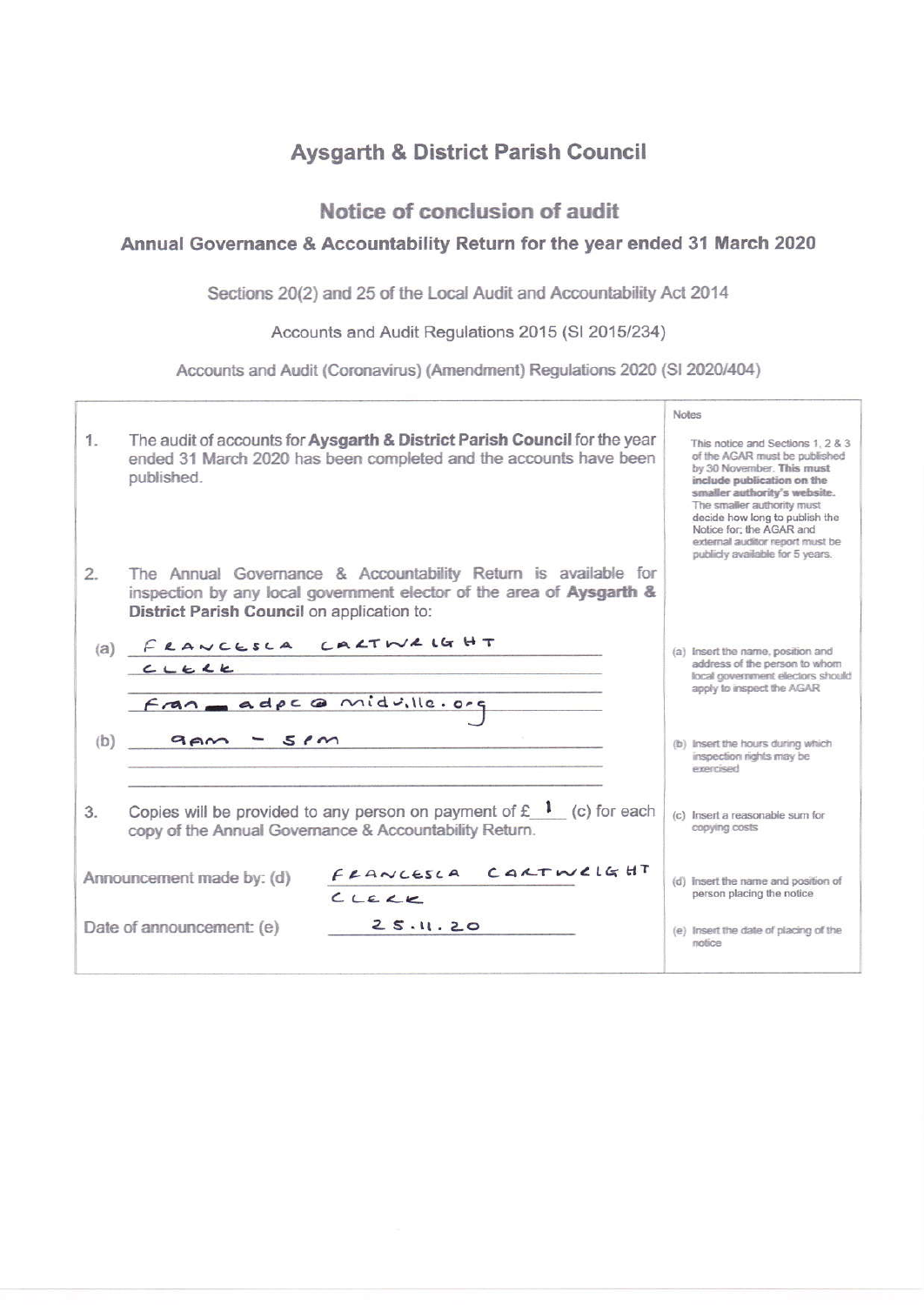## Section 1 - Annual Governance Statement 2019/20

We acknowledge as the members of:

### AMSGARTH / DISTRICT FARISH COUNCIL

our responsibility for ensuring that there is a sound system of internal control, including arrangements for the preparation of the Accounting Statements. We confirm, to the best of our knowledge and belief, with respect to the Accounting Statements for the year ended 31 March 2020, that:

|                                                                                                                                                                                                                                                                                                                | Agreed     |                 |                                                                                                                                                                                               |                                                                                                                                 |  |
|----------------------------------------------------------------------------------------------------------------------------------------------------------------------------------------------------------------------------------------------------------------------------------------------------------------|------------|-----------------|-----------------------------------------------------------------------------------------------------------------------------------------------------------------------------------------------|---------------------------------------------------------------------------------------------------------------------------------|--|
|                                                                                                                                                                                                                                                                                                                | Yes        | No <sup>*</sup> |                                                                                                                                                                                               | Yes' means that this authority.                                                                                                 |  |
| 1. We have put in place arrangements for effective financial<br>management during the year, and for the preparation of<br>the accounting statements.                                                                                                                                                           | $\sqrt{ }$ |                 |                                                                                                                                                                                               | prepared its accounting statements in accordance.<br>with the Accounts and Audit Regulations.                                   |  |
| 2. We maintained an adequate system of internal control<br>including measures designed to prevent and detect fraud<br>and corruption and reviewed its effectiveness.                                                                                                                                           |            |                 |                                                                                                                                                                                               | made proper arrangements and accepted responsibility<br>for safequarding the public money and resources in<br>its charge.       |  |
| 3. We took all reasonable steps to assure ourselves<br>that there are no matters of actual or potential<br>non-compliance with laws, regulations and Proper<br>Practices that could have a significant financial effect<br>on the ability of this authority to conduct its<br>business or manage its finances. |            |                 |                                                                                                                                                                                               | has only done what it has the legal power to do and has<br>complied with Proper Practices in doing so.                          |  |
| 4. We provided proper opportunity during the year for<br>the exercise of electors' rights in accordance with the<br>requirements of the Accounts and Audit Requiations.                                                                                                                                        |            |                 |                                                                                                                                                                                               | during the year gave all persons interested the opportunity to<br>inspect and ask questions about this authority's accounts.    |  |
| 5. We carried out an assessment of the risks facing this<br>authority and took appropriate steps to manage those<br>risks, including the introduction of internal controls and/or<br>external insurance cover where required.                                                                                  | ✓          |                 | considered and documented the financial and other risks it<br>faces and dealt with them properly.                                                                                             |                                                                                                                                 |  |
| 6. We maintained throughout the year an adequate and<br>effective system of internal audit of the accounting<br>records and control systems.                                                                                                                                                                   |            |                 | arranged for a competent person, independent of the financial<br>controls and procedures, to give an objective view on whether<br>internal controls meet the needs of this smaller authority. |                                                                                                                                 |  |
| 7. We took appropriate action on all matters raised<br>in reports from internal and external audit.                                                                                                                                                                                                            | . 1        |                 | responded to matters brought to its attention by internal and<br>external audit.                                                                                                              |                                                                                                                                 |  |
| 8. We considered whether any litigation, liabilities or<br>commitments, events or transactions, occurring either<br>during or after the year-end, have a financial impact on<br>this authority and, where appropriate, have included them<br>in the accounting statements.                                     | V          |                 | disclosed everything it should have about its business activity<br>during the year including events taking place after the year<br>end if relevant.                                           |                                                                                                                                 |  |
| 9. (For local councils only) Trust funds including.<br>charitable. In our capacity as the sole managing<br>trustee we discharged our accountability<br>responsibilities for the fund(s)/assets, including<br>financial reporting and, if required, independent<br>examination or audit.                        | Yes        | No              | <b>N/A</b>                                                                                                                                                                                    | has met all of its responsibilities where, as a body<br>corporate. It is a sole managing trustee of a local<br>trust or trusts. |  |

\*Please provide explanations to the external auditor on a separate sheet for each "No' response and describe how the authority will address the weaknesses identified. These sheets must be published with the Annual Governance Statement.

This Annual Governance Statement was approved at a meeting of the authority on:

 $09107120$ 

and recorded as minute reference:

 $6.5.1$ 

Signed by the Chairman and Clerk of the meeting where approval was given:

Chairman

Clerk

y Cil

Other information required by the Transparency Codes (not part of Annual Governance Statement) Authority web address

www.gogarranddutrict.co.uk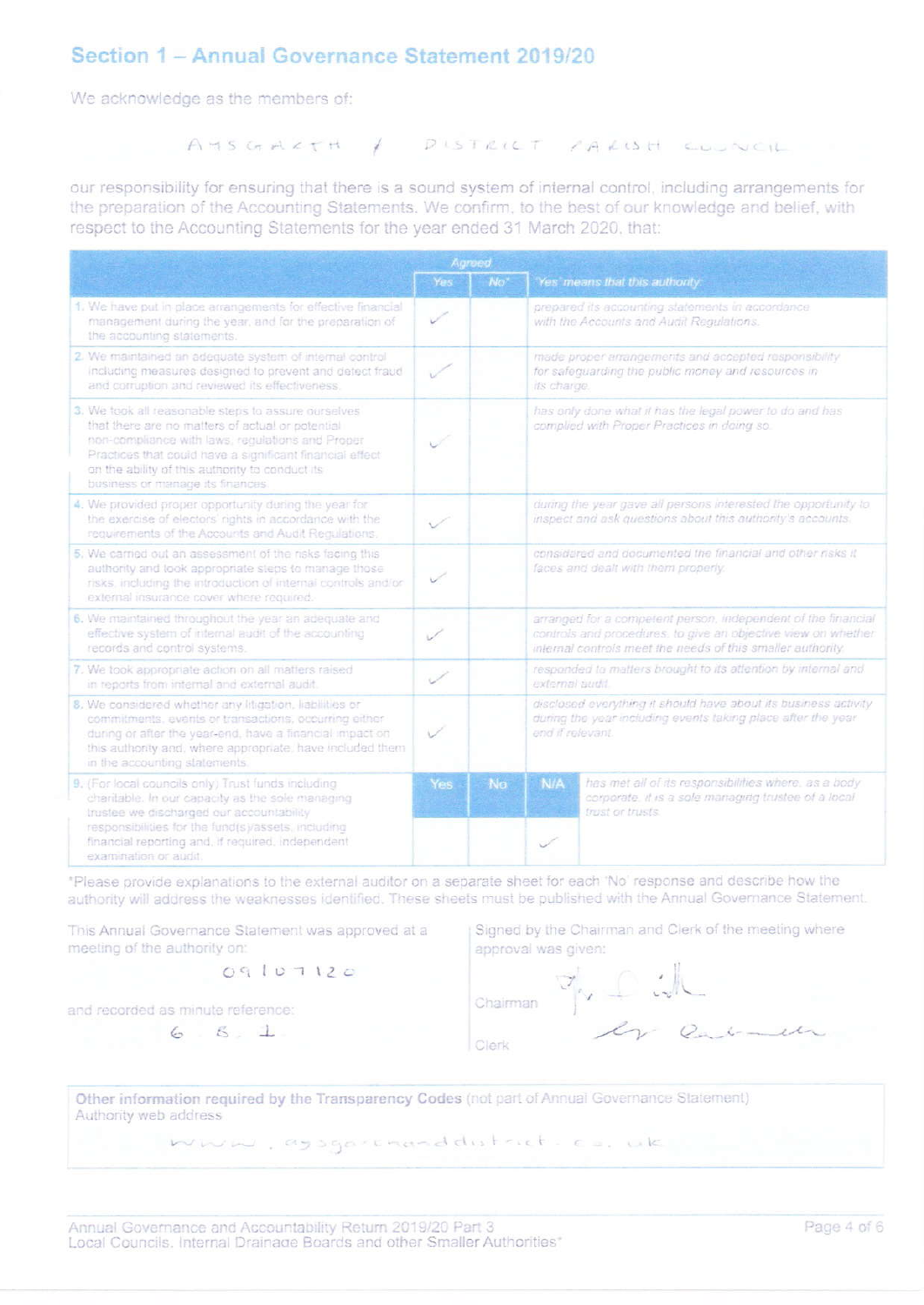# Section 2 - Accounting Statements 2019/20 for

#### $DISTLIC$ A IS GEARTH V CALISM COUNCLY

|                                                                                        | Year ending            |                              | Notes and guidance                                                                                                                                                                                               |  |  |
|----------------------------------------------------------------------------------------|------------------------|------------------------------|------------------------------------------------------------------------------------------------------------------------------------------------------------------------------------------------------------------|--|--|
|                                                                                        | 31 March<br>2019<br>Đ. | 31 March<br>2020<br><b>E</b> | Please round all figures to nearest £1. Do not leave any<br>boxes blank and report £0 or Nil balances. All figures must<br>agree to underlying financial records.                                                |  |  |
| 1. Balances brought<br>forward                                                         | 51,036                 | 47,506                       | Total balances and reserves at the beginning of the year<br>as recorded in the financial records. Value must agree to<br>Box 7 of previous year.                                                                 |  |  |
| 2. (+) Precept or Rates and<br>Levies                                                  | 6,250                  | 6,500                        | Total amount of precept (or for IDBs rates and levies)<br>received or receivable in the year. Exclude any grants<br>received.                                                                                    |  |  |
| 3. (+) Total other receipts                                                            | 9,357                  | $i \in I$ , $i + 1$          | Total income or receipts as recorded in the cashbook less<br>the precept or rates/levies received (line 2). Include any<br>grants received.                                                                      |  |  |
| 4. (-) Staff costs                                                                     | 2,275                  | 2,377                        | Total expenditure or payments made to and on behalf<br>of all employees. Include gross salaries and wages,<br>employers NI contributions, employers pension<br>contributions, gratuities and severance payments. |  |  |
| 5. (-) Loan interest/capital<br>repayments                                             | $N+1$                  | $N + L$                      | Total expenditure or payments of capital and interest<br>made dunng the year on the authority's borrowings (if any).                                                                                             |  |  |
| $6.$ (-) All other payments                                                            | 15, 342                | 6,892                        | Total expenditure or payments as recorded in the cash-<br>book less staff costs (line 4) and loan interest/capital<br>repayments (line 5).                                                                       |  |  |
| 7. (=) Balances carried<br>forward                                                     | 47,506                 | 63, 878                      | Total balances and reserves at the end of the year. Must<br>equal $(1+2+3) - (4+5+6)$                                                                                                                            |  |  |
| 8. Total value of cash and<br>short term investments                                   | 47.506                 | 63,878                       | The sum of all current and deposit bank accounts, cash<br>holdings and short term investments held as at 31 March-<br>To agree with bank reconciliation.                                                         |  |  |
| 9. Total fixed assets plus<br>long term investments<br>and assets                      | 120, 207               | 120, 207                     | The value of all the property the authority owns - it is made<br>up of all its fixed assets and long term investments as at<br>31 March.                                                                         |  |  |
| 10. Total borrowings                                                                   | $N + C$                | $N + L$                      | The outstanding capital balance as at 31 March of all loans<br>from third parties (including PWLB).                                                                                                              |  |  |
| 11. (For Local Councils Only) Disclosure note<br>re Trust funds (including charitable) |                        | No.<br>Yes                   | The Council, as a body corporate, acts as sole trustee for<br>and is responsible for managing Trust funds or assets.                                                                                             |  |  |
|                                                                                        | NA                     |                              | N.B. The figures in the accounting statements above do<br>not include any Trust transactions.                                                                                                                    |  |  |

I certify that for the year ended 31 March 2020 the Accounting Statements in this Annual Governance and Accountability Return have been prepared on either a receipts and payments or income and expenditure basis following the guidance in Governance and Accountability for Smaller Authorities - a Practitioners' Guide to Proper Practices and present fairly the financial position of this authority.

Signed by Responsible Financial Officer before being presented to the authority for approval

Date

I confirm that these Accounting Statements were approved by this authority on this date:

 $09107120$ 

as recorded in minute reference:

 $6.61$  (i)

Signed by Chairman of the meeting where the Accounting Statements were approved

09/07/20